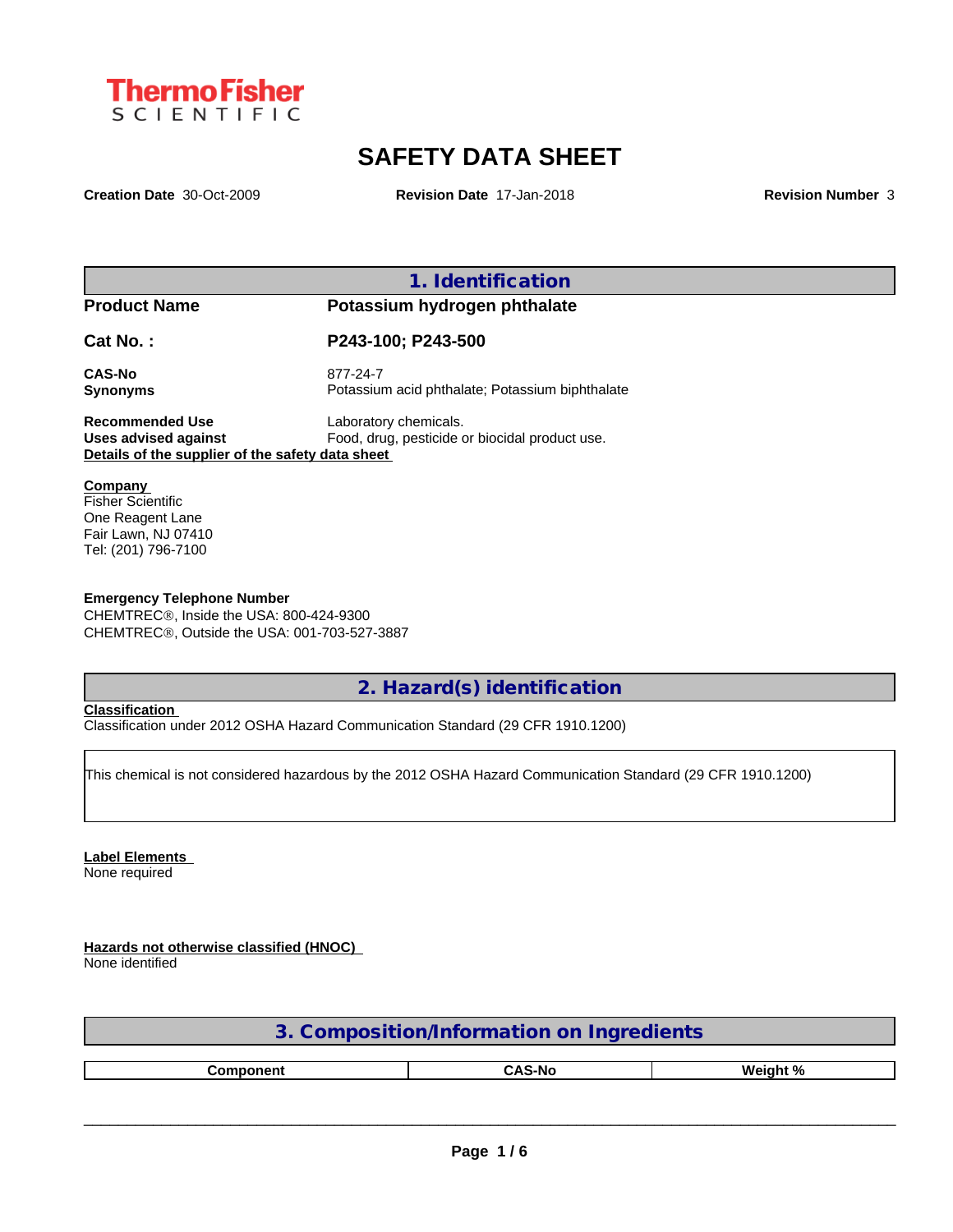| 1,2-Benzenedicarboxylic acid, monopotassium salt |                           | 877-24-7                                                                                                                                  | >95 |  |  |  |  |  |  |
|--------------------------------------------------|---------------------------|-------------------------------------------------------------------------------------------------------------------------------------------|-----|--|--|--|--|--|--|
|                                                  |                           | 4. First-aid measures                                                                                                                     |     |  |  |  |  |  |  |
| <b>Eye Contact</b>                               |                           | Rinse immediately with plenty of water, also under the eyelids, for at least 15 minutes. Get<br>medical attention if irritation persists. |     |  |  |  |  |  |  |
| <b>Skin Contact</b>                              |                           | Wash off immediately with plenty of water for at least 15 minutes. Get medical attention<br>immediately if symptoms occur.                |     |  |  |  |  |  |  |
| <b>Inhalation</b>                                |                           | Remove to fresh air. Get medical attention immediately if symptoms occur. If not breathing,<br>give artificial respiration.               |     |  |  |  |  |  |  |
| Ingestion                                        |                           | Do NOT induce vomiting. Get medical attention.                                                                                            |     |  |  |  |  |  |  |
| Most important symptoms and                      | No information available. |                                                                                                                                           |     |  |  |  |  |  |  |
| effects<br><b>Notes to Physician</b>             | Treat symptomatically     |                                                                                                                                           |     |  |  |  |  |  |  |
|                                                  |                           |                                                                                                                                           |     |  |  |  |  |  |  |

**5. Fire-fighting measures**

| <b>Suitable Extinguishing Media</b>                        | Water spray, carbon dioxide (CO2), dry chemical, alcohol-resistant foam. |
|------------------------------------------------------------|--------------------------------------------------------------------------|
| <b>Unsuitable Extinguishing Media</b>                      | No information available                                                 |
| <b>Flash Point</b><br>Method -                             | No information available<br>No information available                     |
| <b>Autoignition Temperature</b><br><b>Explosion Limits</b> | No information available                                                 |
| <b>Upper</b>                                               | No data available                                                        |
| Lower                                                      | No data available                                                        |
| Sensitivity to Mechanical Impact No information available  |                                                                          |
| <b>Sensitivity to Static Discharge</b>                     | No information available                                                 |

### **Specific Hazards Arising from the Chemical**

Keep product and empty container away from heat and sources of ignition. Thermal decomposition can lead to release of irritating gases and vapors.

#### **Hazardous Combustion Products**

Carbon monoxide (CO). Carbon dioxide (CO2).

### **Protective Equipment and Precautions for Firefighters**

As in any fire, wear self-contained breathing apparatus pressure-demand, MSHA/NIOSH (approved or equivalent) and full protective gear.

| 6. Accidental release measures<br>Ensure adequate ventilation. Use personal protective equipment as required. Avoid dust<br>formation.<br>Should not be released into the environment. See Section 12 for additional Ecological | <b>NFPA</b><br><b>Health</b>     | <b>Flammability</b> | <b>Instability</b> | <b>Physical hazards</b><br>N/A |
|---------------------------------------------------------------------------------------------------------------------------------------------------------------------------------------------------------------------------------|----------------------------------|---------------------|--------------------|--------------------------------|
|                                                                                                                                                                                                                                 |                                  |                     |                    |                                |
|                                                                                                                                                                                                                                 | <b>Personal Precautions</b>      |                     |                    |                                |
|                                                                                                                                                                                                                                 | <b>Environmental Precautions</b> | Information.        |                    |                                |

**Methods for Containment and Clean** Sweep up and shovel into suitable containers for disposal. Avoid dust formation. **Up**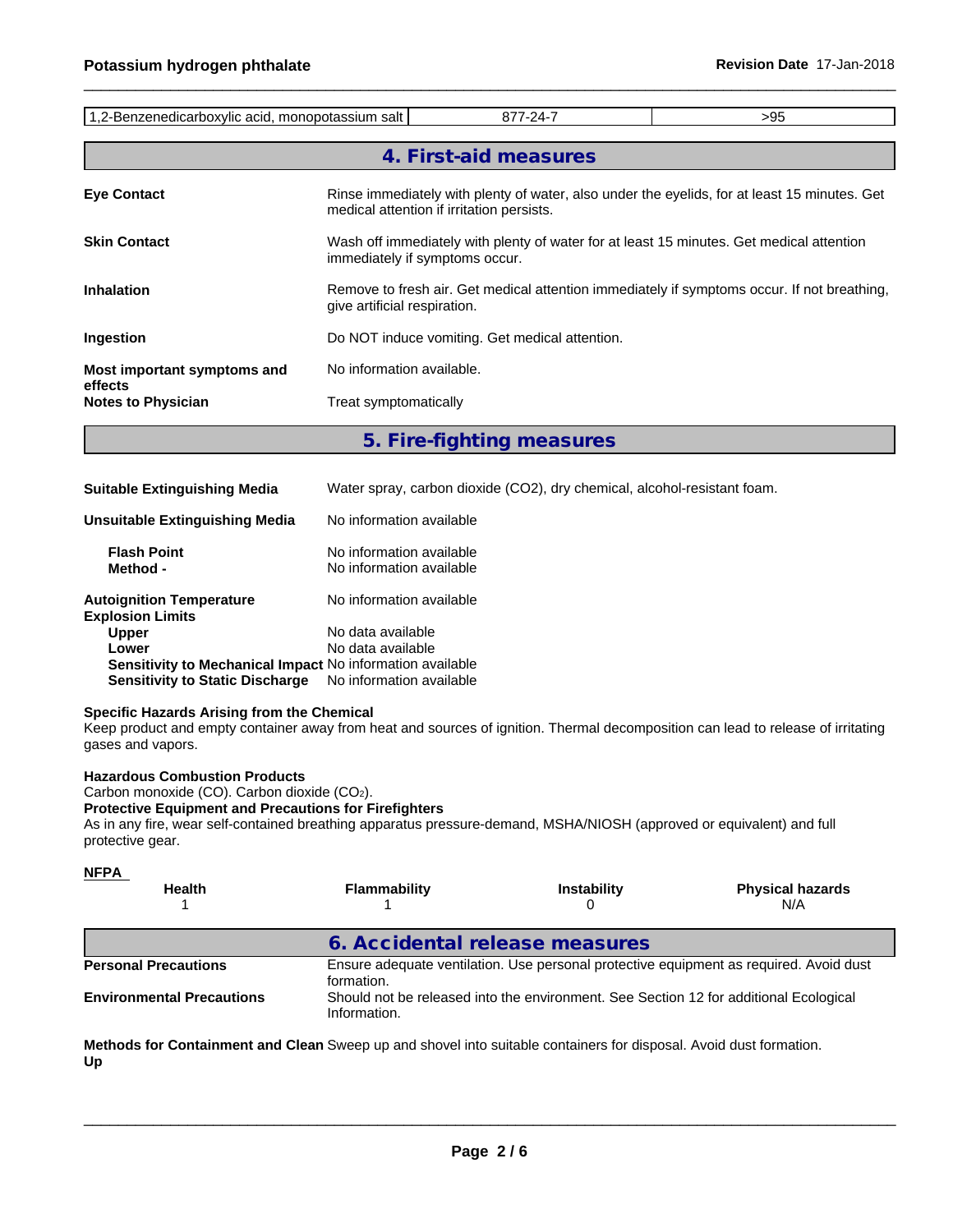|                                      | 7. Handling and storage                                                                                                                                                              |
|--------------------------------------|--------------------------------------------------------------------------------------------------------------------------------------------------------------------------------------|
| <b>Handling</b>                      | Wear personal protective equipment/face protection. Ensure adequate ventilation. Avoid<br>contact with skin, eyes or clothing. Avoid ingestion and inhalation. Avoid dust formation. |
| <b>Storage</b>                       | Keep containers tightly closed in a dry, cool and well-ventilated place.                                                                                                             |
|                                      | 8. Exposure controls / personal protection                                                                                                                                           |
| <b>Exposure Guidelines</b>           | This product does not contain any hazardous materials with occupational exposure<br>limitsestablished by the region specific regulatory bodies.                                      |
| <b>Engineering Measures</b>          | None under normal use conditions.                                                                                                                                                    |
| <b>Personal Protective Equipment</b> |                                                                                                                                                                                      |
| <b>Eye/face Protection</b>           | Wear appropriate protective eyeglasses or chemical safety goggles as described by<br>OSHA's eye and face protection regulations in 29 CFR 1910.133 or European Standard<br>EN166.    |
| Skin and body protection             | Wear appropriate protective gloves and clothing to prevent skin exposure.                                                                                                            |
| <b>Respiratory Protection</b>        | No protective equipment is needed under normal use conditions.                                                                                                                       |
| <b>Hygiene Measures</b>              | Handle in accordance with good industrial hygiene and safety practice.                                                                                                               |

|                                               | 9. Physical and chemical properties |  |
|-----------------------------------------------|-------------------------------------|--|
| <b>Physical State</b>                         | Solid                               |  |
| Appearance                                    | White                               |  |
| Odor                                          | Odorless                            |  |
| <b>Odor Threshold</b>                         | No information available            |  |
| рH                                            | 3.8-4.0 5% aq.sol                   |  |
| <b>Melting Point/Range</b>                    | 295 - 300 °C / 563 - 572 °F         |  |
| <b>Boiling Point/Range</b>                    | No information available            |  |
| <b>Flash Point</b>                            | No information available            |  |
| <b>Evaporation Rate</b>                       | Not applicable                      |  |
| <b>Flammability (solid,gas)</b>               | No information available            |  |
| <b>Flammability or explosive limits</b>       |                                     |  |
| <b>Upper</b>                                  | No data available                   |  |
| Lower                                         | No data available                   |  |
| <b>Vapor Pressure</b>                         | No information available            |  |
| <b>Vapor Density</b>                          | Not applicable                      |  |
| <b>Specific Gravity</b>                       | No information available            |  |
| <b>Solubility</b>                             | Slightly soluble in water           |  |
| <b>Partition coefficient; n-octanol/water</b> | No data available                   |  |
| <b>Autoignition Temperature</b>               | No information available            |  |
| <b>Decomposition Temperature</b>              | No information available            |  |
| <b>Viscosity</b>                              | Not applicable                      |  |
| <b>Molecular Formula</b>                      | C8 H5 K O4                          |  |
| <b>Molecular Weight</b>                       | 204.22                              |  |
|                                               |                                     |  |

## **10. Stability and reactivity**

**Reactive Hazard None known, based on information available** 

**Stability** Stable under normal conditions.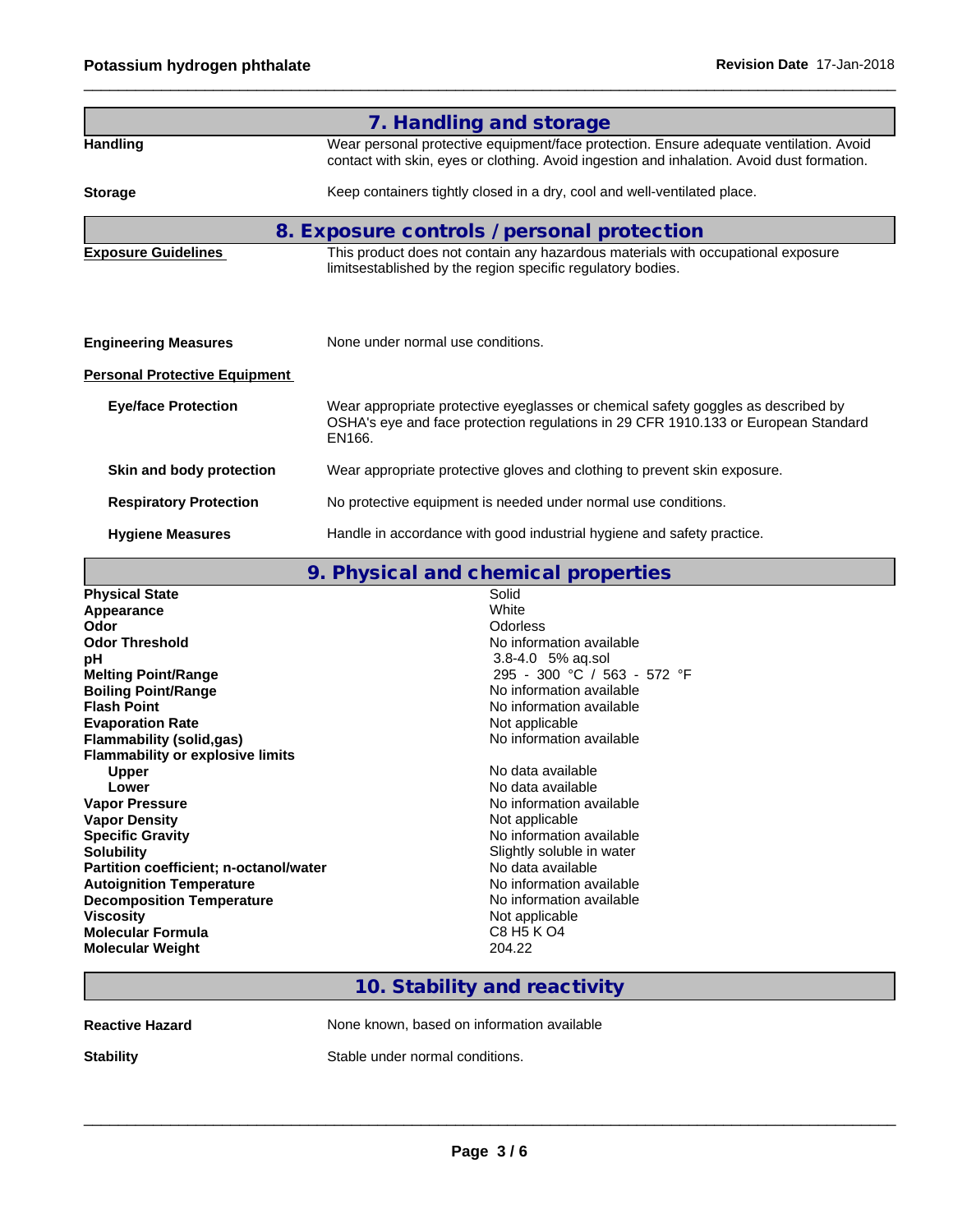| <b>Conditions to Avoid</b>                                                  | Incompatible products. Excess heat. Avoid dust formation. |  |  |  |  |  |  |
|-----------------------------------------------------------------------------|-----------------------------------------------------------|--|--|--|--|--|--|
| <b>Incompatible Materials</b>                                               | Strong oxidizing agents                                   |  |  |  |  |  |  |
| Hazardous Decomposition Products Carbon monoxide (CO), Carbon dioxide (CO2) |                                                           |  |  |  |  |  |  |
| <b>Hazardous Polymerization</b>                                             | Hazardous polymerization does not occur.                  |  |  |  |  |  |  |
| <b>Hazardous Reactions</b>                                                  | None under normal processing.                             |  |  |  |  |  |  |
|                                                                             | 11. Toxicological information                             |  |  |  |  |  |  |

# **Acute Toxicity**

### **Product Information**

| <b>Component Information</b>                                                               |                           |                            |                                                                                          |             |                        |  |  |  |  |
|--------------------------------------------------------------------------------------------|---------------------------|----------------------------|------------------------------------------------------------------------------------------|-------------|------------------------|--|--|--|--|
| Component                                                                                  | LD50 Oral                 |                            | <b>LD50 Dermal</b>                                                                       |             | <b>LC50 Inhalation</b> |  |  |  |  |
| 1,2-Benzenedicarboxylic acid,<br>monopotassium salt                                        | $LD50 > 3200$ mg/kg (Rat) |                            | Not listed                                                                               |             | Not listed             |  |  |  |  |
| <b>Toxicologically Synergistic</b><br><b>Products</b>                                      | No information available  |                            |                                                                                          |             |                        |  |  |  |  |
| Delayed and immediate effects as well as chronic effects from short and long-term exposure |                           |                            |                                                                                          |             |                        |  |  |  |  |
| <b>Irritation</b>                                                                          |                           | No information available   |                                                                                          |             |                        |  |  |  |  |
| <b>Sensitization</b>                                                                       |                           | No information available   |                                                                                          |             |                        |  |  |  |  |
| Carcinogenicity                                                                            |                           |                            | The table below indicates whether each agency has listed any ingredient as a carcinogen. |             |                        |  |  |  |  |
| <b>CAS-No</b><br>Component                                                                 | <b>IARC</b>               | <b>NTP</b>                 | <b>ACGIH</b>                                                                             | <b>OSHA</b> | <b>Mexico</b>          |  |  |  |  |
| 877-24-7<br>1,2-Benzenedicarboxyl<br>ic acid.<br>monopotassium salt                        | Not listed                | Not listed                 | Not listed                                                                               | Not listed  | Not listed             |  |  |  |  |
| <b>Mutagenic Effects</b>                                                                   | No information available  |                            |                                                                                          |             |                        |  |  |  |  |
| <b>Reproductive Effects</b>                                                                | No information available. |                            |                                                                                          |             |                        |  |  |  |  |
| <b>Developmental Effects</b>                                                               | No information available. |                            |                                                                                          |             |                        |  |  |  |  |
| <b>Teratogenicity</b>                                                                      | No information available. |                            |                                                                                          |             |                        |  |  |  |  |
| <b>STOT - single exposure</b><br><b>STOT - repeated exposure</b>                           | None known<br>None known  |                            |                                                                                          |             |                        |  |  |  |  |
| <b>Aspiration hazard</b>                                                                   | No information available  |                            |                                                                                          |             |                        |  |  |  |  |
| Symptoms / effects, both acute and No information available<br>delayed                     |                           |                            |                                                                                          |             |                        |  |  |  |  |
| <b>Endocrine Disruptor Information</b>                                                     | No information available  |                            |                                                                                          |             |                        |  |  |  |  |
| <b>Other Adverse Effects</b>                                                               |                           |                            | The toxicological properties have not been fully investigated.                           |             |                        |  |  |  |  |
|                                                                                            |                           | 12. Ecological information |                                                                                          |             |                        |  |  |  |  |
| <b>Ecotoxicity</b><br>Do not empty into drains.                                            |                           |                            |                                                                                          |             |                        |  |  |  |  |
| المتماثلة والمراميس<br><b>Develote</b><br>4 B.                                             |                           |                            | Coluble in water Demisteres is unlikely besed on information ovailable                   |             |                        |  |  |  |  |

**Persistence and Degradability** Soluble in water Persistence is unlikely based on information available.

**Bioaccumulation/ Accumulation** No information available.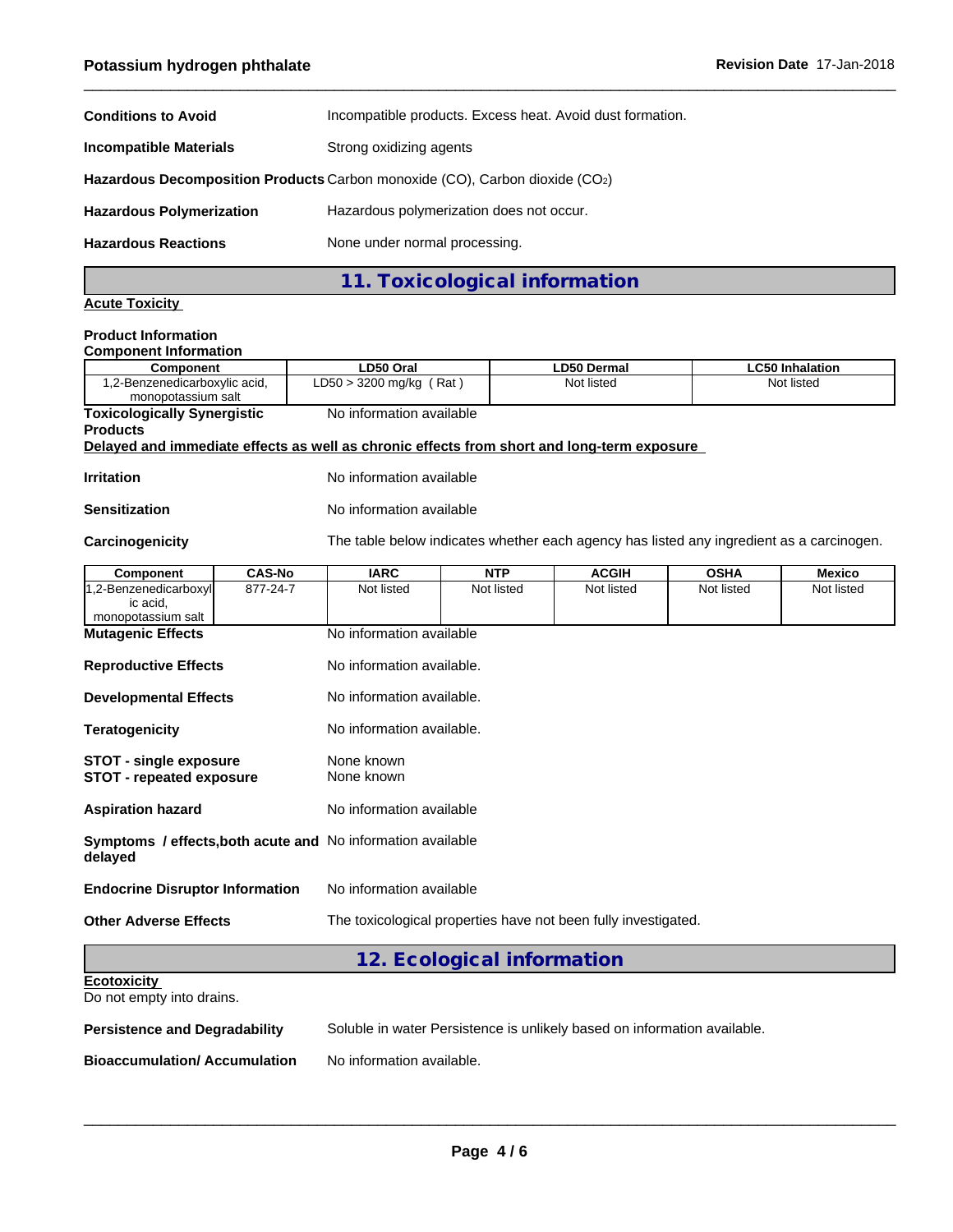| <b>Mobility</b>               | Will likely be mobile in the environment due to its water solubility.                                                                                                                                                                                                 |  |  |  |  |  |
|-------------------------------|-----------------------------------------------------------------------------------------------------------------------------------------------------------------------------------------------------------------------------------------------------------------------|--|--|--|--|--|
|                               | 13. Disposal considerations                                                                                                                                                                                                                                           |  |  |  |  |  |
| <b>Waste Disposal Methods</b> | Chemical waste generators must determine whether a discarded chemical is classified as a<br>hazardous waste. Chemical waste generators must also consult local, regional, and<br>national hazardous waste regulations to ensure complete and accurate classification. |  |  |  |  |  |
|                               | 14. Transport information                                                                                                                                                                                                                                             |  |  |  |  |  |
| <b>DOT</b>                    | Not regulated                                                                                                                                                                                                                                                         |  |  |  |  |  |
| $-TDG$                        | Not regulated                                                                                                                                                                                                                                                         |  |  |  |  |  |
| <b>IATA</b>                   | Not regulated                                                                                                                                                                                                                                                         |  |  |  |  |  |
| <b>IMDG/IMO</b>               | Not regulated                                                                                                                                                                                                                                                         |  |  |  |  |  |

### **15. Regulatory information**

### **United States of America Inventory**

| Component                                          | <b>CAS-No</b> | <b>TSCA</b> | <b>TSCA Inventory notification -</b><br><b>Active/Inactive</b> | <b>TSCA - EPA Regulatory</b><br>Flags |
|----------------------------------------------------|---------------|-------------|----------------------------------------------------------------|---------------------------------------|
| .2-Benzenedicarboxylic acid,<br>monopotassium salt | 877-24-7      |             | <b>ACTIVE</b>                                                  |                                       |

### **Legend:**

**TSCA** - Toxic Substances Control Act, (40 CFR Part 710) X - Listed

'-' - Not Listed

**TSCA 12(b)** - Notices of Export Not applicable

#### **International Inventories**

Canada (DSL/NDSL), Europe (EINECS/ELINCS/NLP), Philippines (PICCS), Japan (ENCS), Australia (AICS), China (IECSC), Korea (ECL).

| Component                     | <b>CAS-No</b>               | <b>DSL</b> | <b>NDSL</b> | <b>EINECS</b>                | <b>PICCS</b> | <b>ENCS</b> | <b>AICS</b> | <b>IECSC</b> | KECL     |
|-------------------------------|-----------------------------|------------|-------------|------------------------------|--------------|-------------|-------------|--------------|----------|
| 1.2-Benzenedicarboxvlic acid. | 077<br>$(-24 - 7)$<br>، ، ن |            |             | 1212-889-4<br>$\overline{a}$ |              |             |             |              | KE-02310 |
| monopotassium salt            |                             |            |             |                              |              |             |             |              |          |

### **U.S. Federal Regulations**